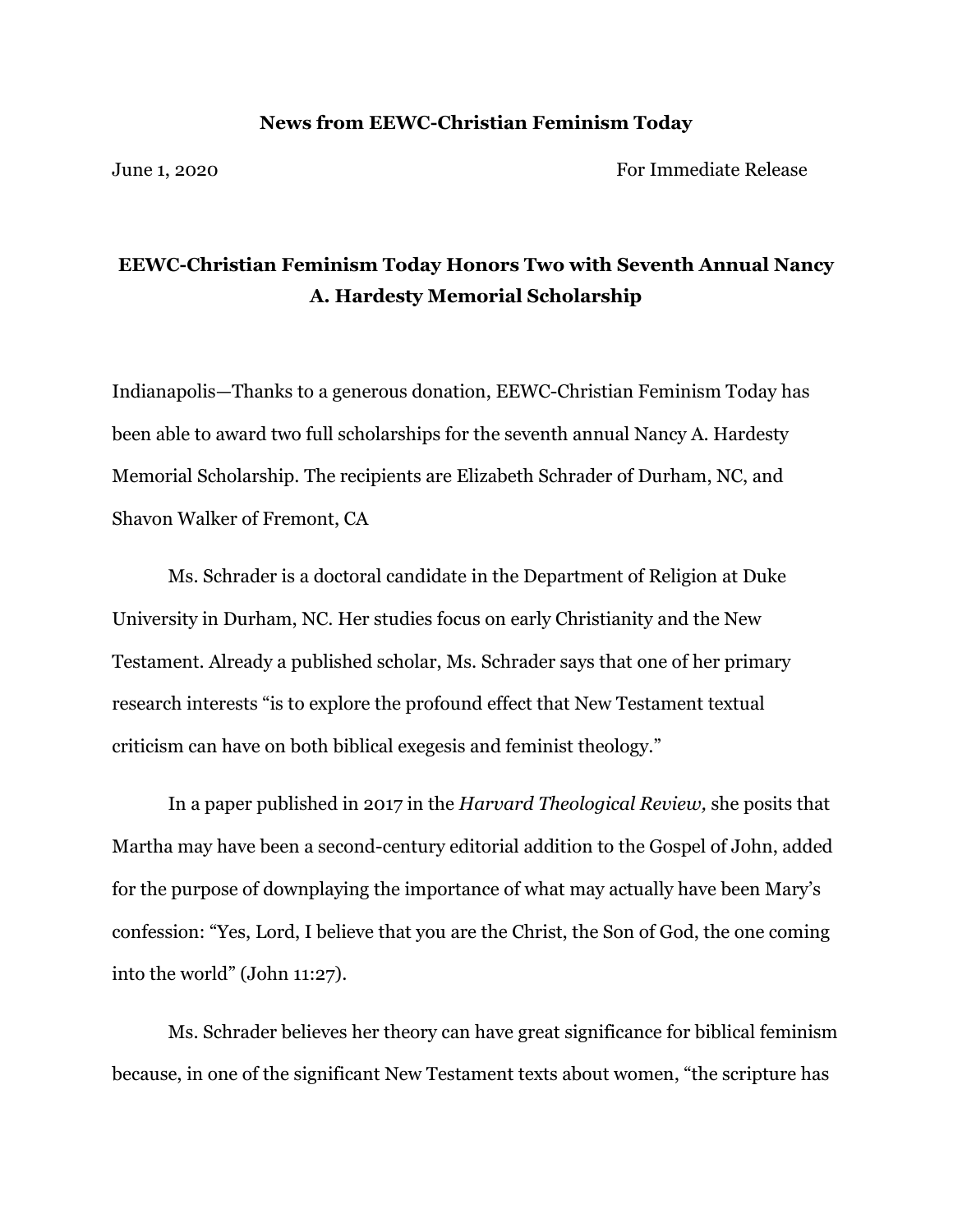not only been misunderstood—it may have been misrepresented by those whose task it was to hand down the text."

Shavon Walker is a candidate for the Master of Divinity Degree at American Baptist Seminary of the West in Berkeley, CA. For the last two years, she has served as Seminarian in Residence at First Baptist Church of Berkeley, where she preaches regularly and leads worship services.

Ms. Walker believes that a Christian feminism informed by womanism and intersectionality "will allow women of all categories to not only perform their ministry unfettered, but aid in the edification of many other marginalized groups through that ministry."

Issues such as the Black Lives Matter movement, reproductive rights, and the current Covid-19 pandemic, says Ms. Walker, are social justice concerns that can be addressed uniquely and positively by a Christian feminist outlook.

The Nancy A. Hardesty Memorial Scholarship is awarded to a student who aspires to exemplify the values and achievements of Nancy A. Hardesty, a founding member of the EEWC-Christian Feminism Today organization. The purpose of the \$1,000 scholarship, awarded every June, is to help a student who wants to be in a leadership role that supports and promotes Christian feminism.

Nancy A. Hardesty (1941–2011) was a founding member of the Evangelical Women's Caucus, which, over the past 47 years, has grown into EEWC-Christian Feminism Today. Until her death, Dr. Hardesty was a professor of religion in the Department of Philosophy and Religion at Clemson University, in Clemson, SC.